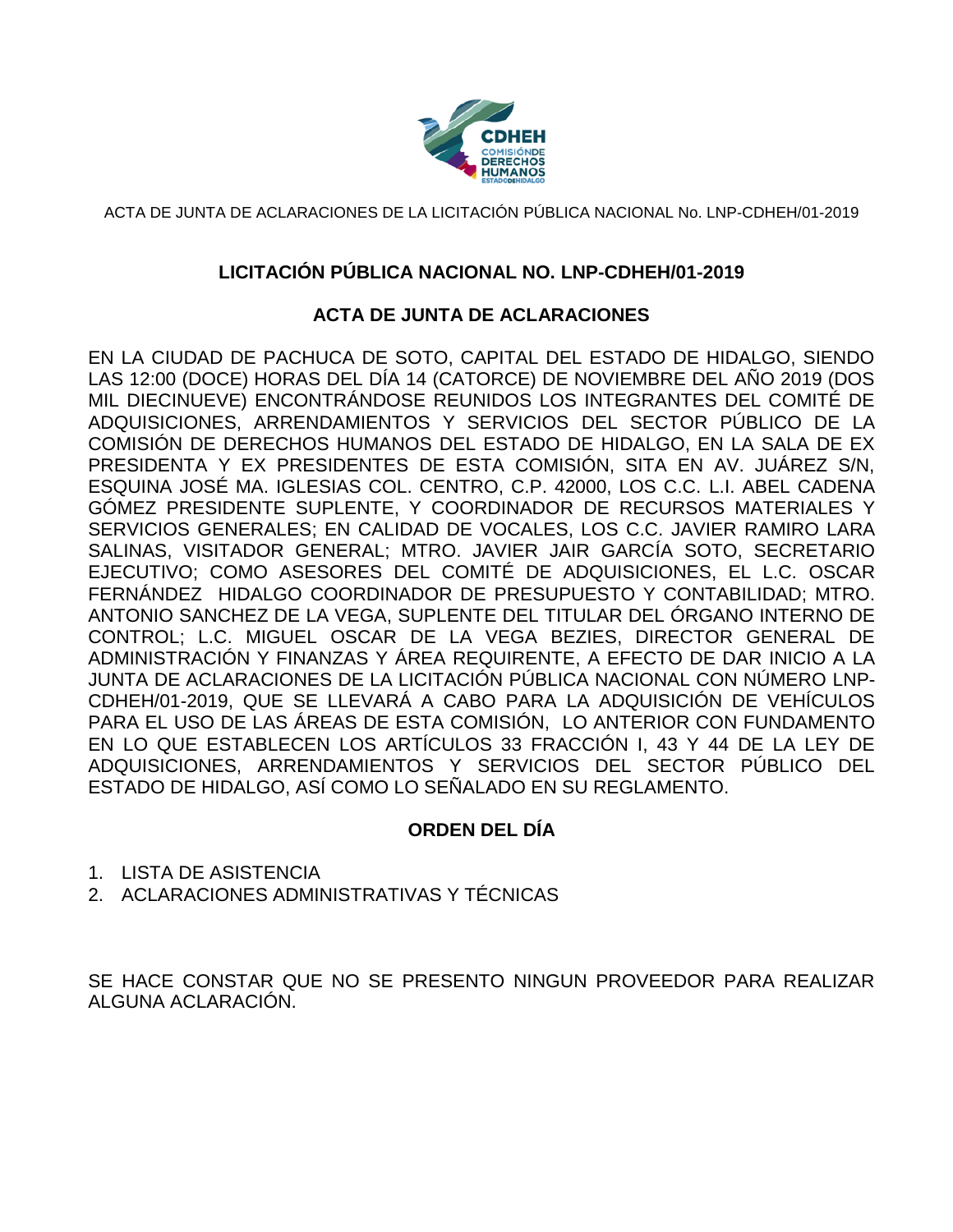

# **ACLARACIONES POR PARTE DE LA CONVOCANTE**

POR PARTE DE LA CONVOCANTE SE REALIZAN LAS SIGUIENTES ACLARACIONES:

ADMINISTRATIVAS

- 1) SE SUGIERE QUE LAS PERSONAS QUE YA CUENTEN CON EL REGISTRO DEL PADRÓN DE PROVEEDORES DE GOBIERNO DEL ESTADO, LO ANEXEN EN SU PROPUESTA. ESTE DEBERÁ CONTAR CON LA CLASIFICACIÓN EN CUANTO A LA ESPECIALIDAD CORRESPONDIENTE, A LOS BIENES A CONTRATAR.
- 2) OPINIÓN FAVORABLE DE CUMPLIMIENTO EN SUS OBLIGACIONES FISCALES.

TÉCNICAS

- 1) DE LA PARTIDA 3 EN CANTIDAD DICE **"4",** DEBE DECIR **"3".**
- 2) DE LA PARTIDA 4 EN CANTIDAD DICE **"1"**, DEBE DECIR **"2".**

## **ACLARACIONES POR PARTE DE LOS LICITANTES**

1) NO HUBO NINGUNA ACLARACIÓN SOLICITADA.

ENTENDIDAS Y ACEPTADAS LAS ACLARACIONES ANTERIORES, ESTAS FORMAN PARTE INTEGRANTE DE LAS PROPIAS BASES DE LA PRESENTE LICITACIÓN, POR LO QUE RESULTA OBLIGATORIO SU CUMPLIMIENTO PARA LA ELABORACIÓN DE LAS PROPUESTAS DE LOS LICITANTES PARTICIPANTES.

SE HACE SABER QUE EL ACTO DE PRESENTACIÓN Y APERTURA DE PROPOSICIONES DE ÉSTA LICITACIÓN, SE LLEVARÁ A CABO EL DÍA 20 DEL MES DE NOVIEMBRE DEL AÑO EN CURSO, EN PUNTO DE LAS 12 HORAS, EN ESTE MISMO LUGAR.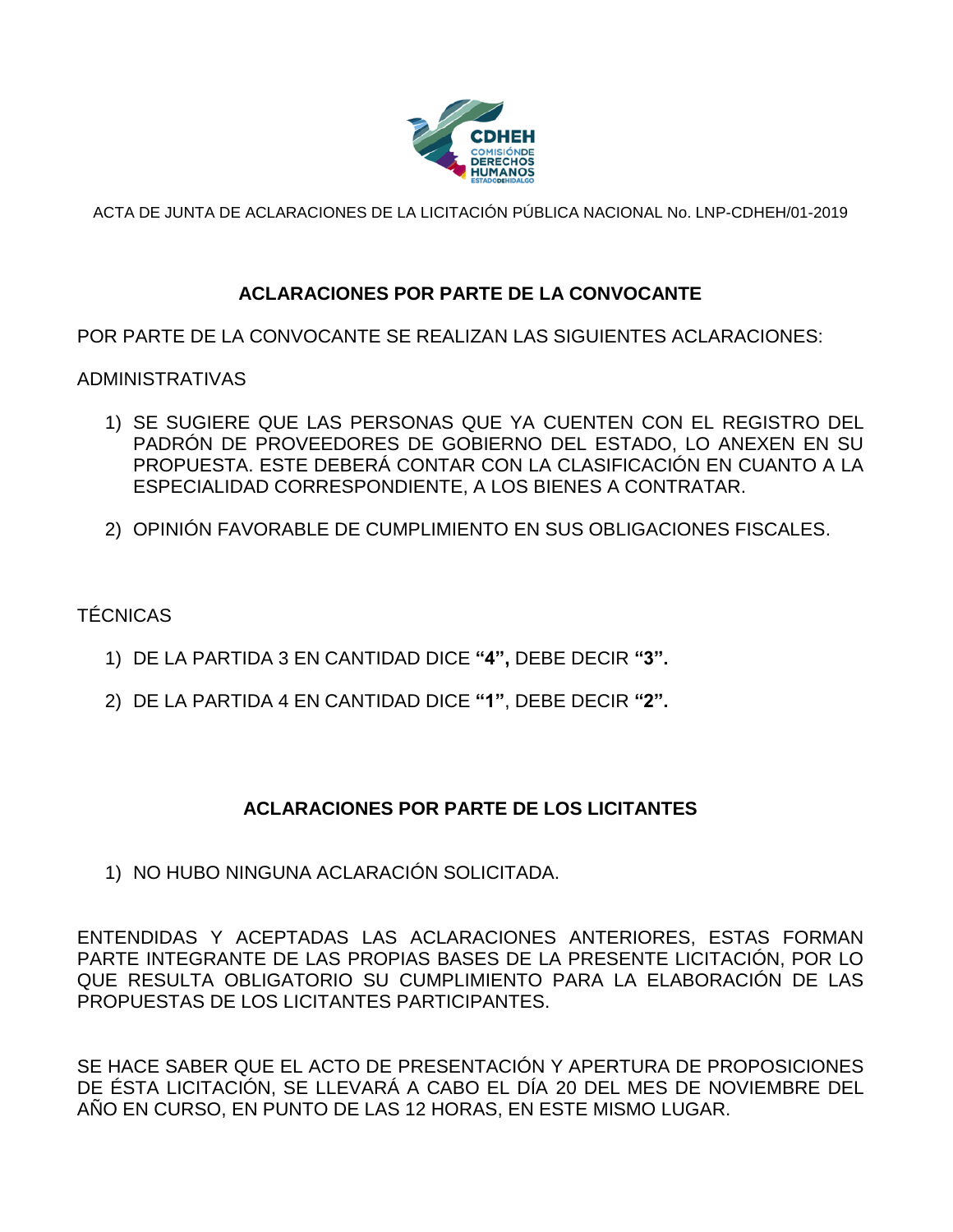

SE HACE CONSTAR QUE AL TÉRMINO DE LA PRESENTE REUNIÓN, SE ENTREGA UNA COPIA DE ESTA ACTA A TODOS LOS ASISTENTES, PONIÉNDOSE A DISPOSICIÓN DE LOS INTERESADOS QUE NO HAYAN ASISTIDO A PARTIR DEL DÍA DE HOY EN LAS OFICINAS DE LA COORDINACIÓN DE RECURSOS MATERIALES Y SERVICIOS GENERALES DE LA COMISIÓN DE DERECHOS HUMANOS DEL ESTADO DE HIDALGO PARA EFECTOS DE SU NOTIFICACIÓN.

NO HABIENDO OTRO ASUNTO QUE TRATAR SE DA POR TERMINADA LA PRESENTE REUNIÓN, SIENDO LAS 12:27 HORAS DEL MISMO DÍA DE SU INICIÓ, FIRMANDO PARA CONSTANCIA Y DE CONFORMIDAD TODOS Y CADA UNO DE LOS QUE ESTUVIERON PRESENTES Y PARTICIPARON EN LA MISMA, LA FALTA DE FIRMA DE ALGÚN LICITANTE, NO INVALIDARÁ SU CONTENIDO Y EFECTOS.

## **POR EL COMITÉ DE ADQUISICIONES**

\_\_\_\_\_\_\_\_\_\_\_\_\_\_\_\_\_\_\_\_\_\_\_\_\_\_\_\_\_\_\_\_\_ L.I. ABEL CADENA GÓMEZ **PRESIDENTE SUPLENTE DEL COMITÉ DE ADQUISICIONES Y COORDINADOR DE RECURSOS MATERIALES Y SERVICIOS**

\_\_\_\_\_\_\_\_\_\_\_\_\_\_\_\_\_\_\_\_\_\_\_\_\_\_\_\_\_\_\_\_\_\_ LIC. JAVIER RAMIRO LARA SALINAS **VOCAL DEL COMITÉ DE ADQUISICIONES Y VISITADOR GENERAL**

\_\_\_\_\_\_\_\_\_\_\_\_\_\_\_\_\_\_\_\_\_\_\_\_\_\_\_\_\_\_\_\_ MTRO. JAVIER JAIR GARCÍA SOTO **VOCAL DEL COMITÉ DE ADQUISICIONES Y SECRETARIO EJECUTIVO**

\_\_\_\_\_\_\_\_\_\_\_\_\_\_\_\_\_\_\_\_\_\_\_\_\_\_\_\_\_\_ L.C. OSCAR FERNÁNDEZ HIDALGO **ASESOR DEL COMITÉ DE ADQUISICIONES Y COORDINADOR DE CONTABILIDAD Y PRESUPUESTO**